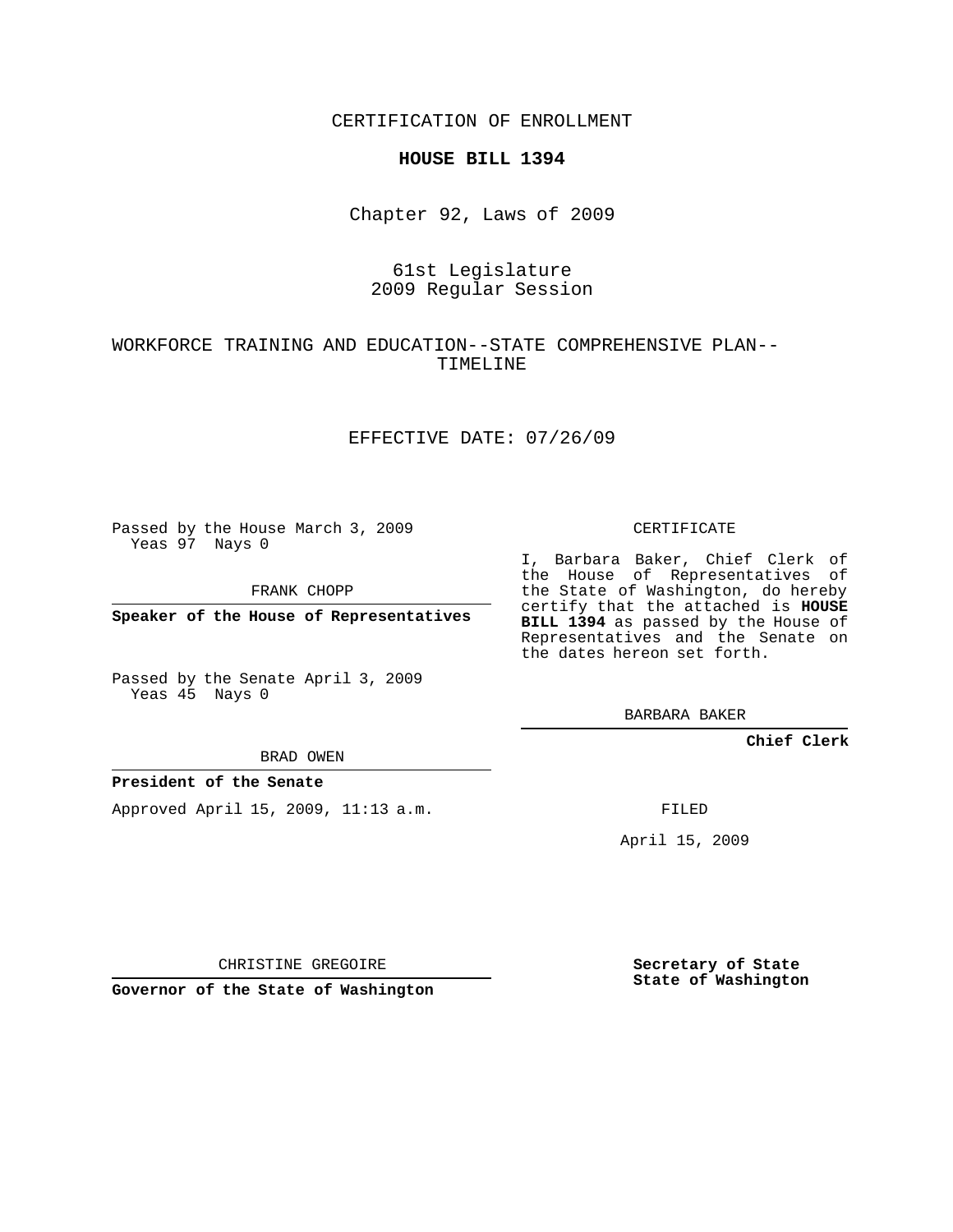# **HOUSE BILL 1394** \_\_\_\_\_\_\_\_\_\_\_\_\_\_\_\_\_\_\_\_\_\_\_\_\_\_\_\_\_\_\_\_\_\_\_\_\_\_\_\_\_\_\_\_\_

\_\_\_\_\_\_\_\_\_\_\_\_\_\_\_\_\_\_\_\_\_\_\_\_\_\_\_\_\_\_\_\_\_\_\_\_\_\_\_\_\_\_\_\_\_

Passed Legislature - 2009 Regular Session

**State of Washington 61st Legislature 2009 Regular Session**

**By** Representatives White, Kenney, Wallace, Orwall, Carlyle, Anderson, Sells, Chase, and Sullivan; by request of Workforce Training and Education Coordinating Board

Read first time 01/20/09. Referred to Committee on Higher Education.

 1 AN ACT Relating to changing the timeline for the state 2 comprehensive plan for workforce training and education; and amending 3 RCW 28C.18.080.

4 BE IT ENACTED BY THE LEGISLATURE OF THE STATE OF WASHINGTON:

 5 **Sec. 1.** RCW 28C.18.080 and 1997 c 369 s 5 are each amended to read 6 as follows:

7 (1) ((<del>The state comprehensive plan for workforce training and</del> 8 education - shall - be - updated - every - two - years - and - presented - to - the 9 governor and the appropriate legislative policy committees.)) The board 10 shall develop a state comprehensive plan for workforce training and 11 education for a ten-year time period. The board shall submit the ten-12 year\_state\_comprehensive\_plan\_to\_the\_governor\_and\_the\_appropriate 13 legislative policy committees. Every four years by December 1st, 14 beginning December 1, 2012, the board shall submit an update of the 15 ten-year state comprehensive plan for workforce training and education 16 to the governor and the appropriate legislative policy committees. 17 Following public hearings, the legislature shall, by concurrent 18 resolution, approve or recommend changes to the initial plan and the